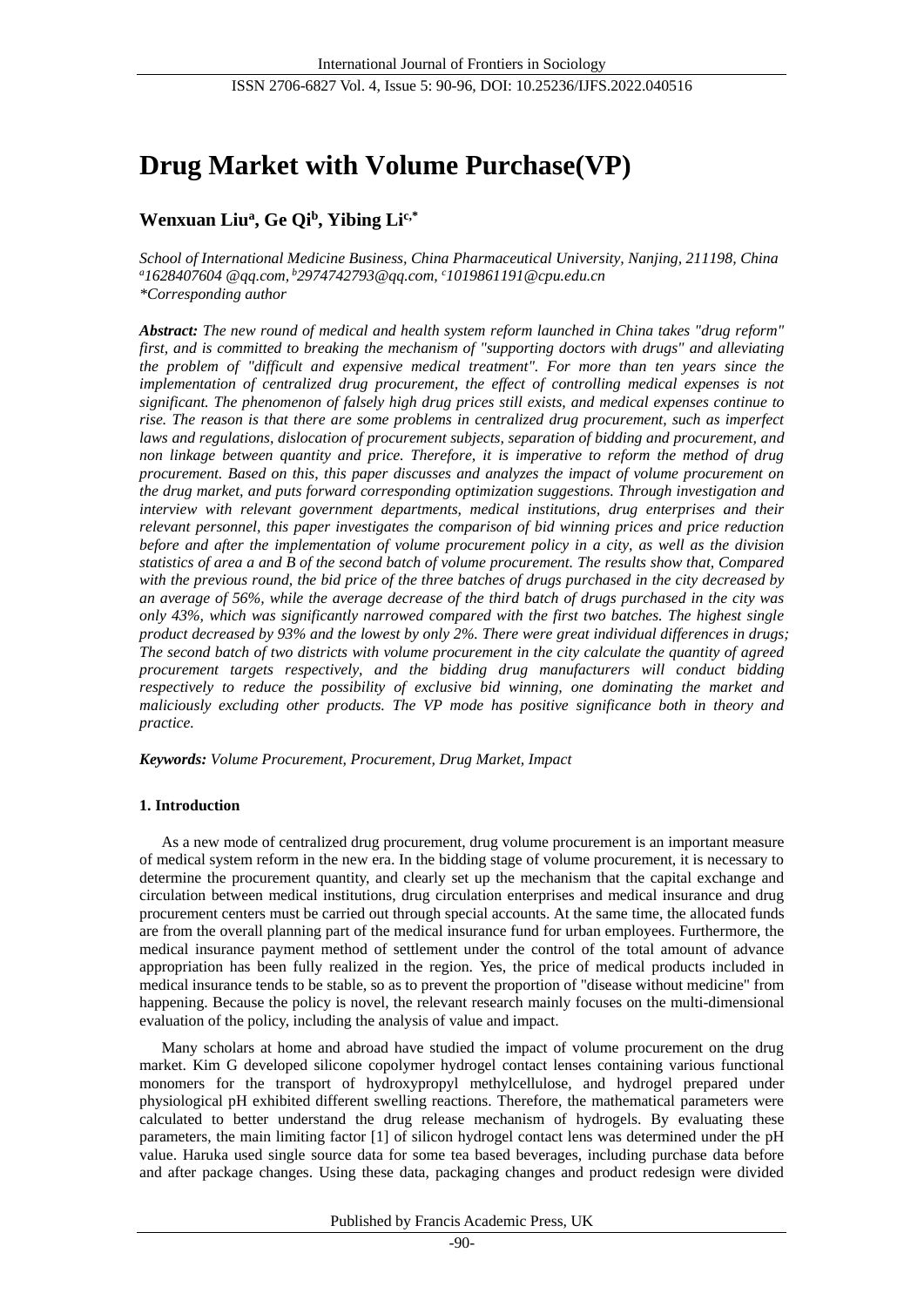into three types, and the impact of each type on consumers' purchase of redesigned products was measured. The results show that the change of packaging will affect consumers' purchase, and the change of packaging will be different due to the change of design elements [2].

This paper introduces the motivation for the implementation of volume procurement policy, and comprehensively introduces the policy complementarity and the necessity of policy implementation of volume procurement for the traditional centralized drug procurement mode. This paper discusses the impact of VP on the drug market, puts forward corresponding optimization suggestions, investigates and interviews relevant government departments, medical institutions, drug enterprises and their relevant personnel, understands more real situations, grasps a large number of first-hand materials, verifies the feasibility of VP, and can reflect the actual situation of the implementation of the current medical insurance drug VP policy [3-4].

### **2. Influence of VP on Drug Market and Optimization Suggestions**

#### *2.1 Concept of VP*

VP is a model innovation and the reengineering of drug purchase process. It is a change behavior, which needs to be recognized by members of the organization and those who accept the change. The biggest change in the drug purchase mode is that the hospital no longer obtains the "benefits" of selling drugs, including the sales bonus allowed by the policy and various implicit rebates. Therefore, the hospital is the one who accepts the change. From the perspective of drug supply chain, organization members should include all relevant members in the supply chain, especially drug manufacturers.

Drug volume procurement is a brand-new centralized drug procurement policy officially issued by the State Council through the overall Deepening Reform Commission of China's Central Committee and according to the general idea of national organization, alliance procurement and platform operation. Its name is derived from the characteristics of linking the agreed procurement quantity and quantity price when determining the drug procurement in the catalogue. As an innovative measure introduced by China in the process of China's medical reform in response to the falsely high drug prices, its procurement method is similar to and different from China's traditional drug procurement. The similarity is that the executive organization of drug bidding procurement is designated by the government, while the difference is that the traditional drug procurement is independently purchased by regional governments, and the new policy of volume procurement is to form a National Alliance for collective procurement, In order to solve the problems of decoupling between quantity and price in traditional drug procurement, the state has also issued a number of supporting measures for drug quality, drug consumption, drug enterprise funds and other aspects.

Before the reform of national institutions, the procurement bidding of medical products was exercised in a decentralized manner by the National Health Commission, the Ministry of medicine and the Ministry of finance. After the reform of national institutions, the state medical security administration, which undertakes the functions of centralized drug procurement examination and approval, bidding, supervision and management, etc., made overall arrangements for relevant activities and assumed the responsibility of the government[5-6].

#### *2.2 Impact of VP on Drug Market*

China's centralized drug procurement has not achieved "volume price linkage" and "volume procurement", that is, the price of China's centralized drug procurement will not decrease with the increase of procurement volume, because China's centralized drug procurement does not publish the procurement demand. For drug suppliers, if the purchase with quantity is implemented, the production enterprise can organize mass production according to the variety and quantity to be supplied, so as to reasonably reduce the bidding price; Although the price has decreased, it can obtain the growth of sales volume, and through the improvement of sales volume, it can reduce the production and operation cost and obtain a certain profit space, so as to achieve the business goal of profit by volume. For drug purchasers, batch procurement can reduce procurement costs and transaction costs, and realize procurement efficiency and benefits. It can be seen that volume procurement is based on this most basic economic principle[7].

The main reason why drug manufacturers are unwilling to participate in VP is that the price of VP is too low and affects the prices of other provinces and even the whole country. The national health and

Published by Francis Academic Press, UK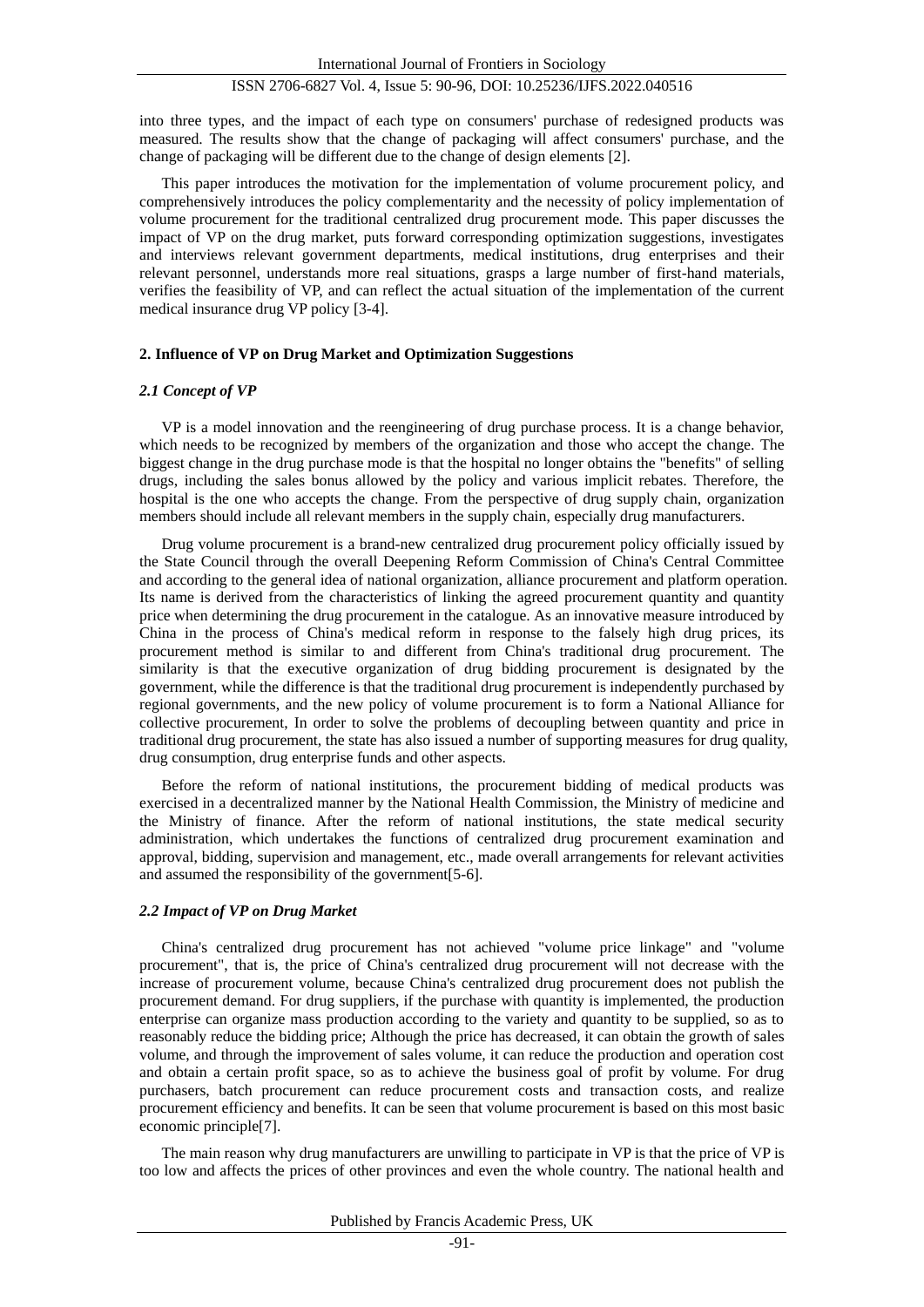Family Planning Commission has established the "national drug supply guarantee comprehensive management information platform" and requires the provincial drug procurement platforms of all provinces to realize docking and interworking with it, which means that the bid winning price of provincial drug centralized procurement in all provinces will be collected by all provinces in the country on the national management platform. However, in the centralized procurement of drugs at the provincial level, the bid winning products did not obtain the commitment of the bid inviter.

Control the unreasonable growth of drug costs through centralized drug procurement. China's implementation of centralized drug procurement with the province as the unit can better concentrate the wisdom of experts in the province to select high-quality drugs, which is conducive to saving the human, material and financial resources of the government, hospitals and enterprises, and giving full play to the scale effect of centralized procurement, so as to reduce the purchase price and purchase cost.

#### *2.3 Optimization Suggestions for VP*

To establish a benefit sharing mechanism and mobilize the enthusiasm of all participants, it is necessary to optimize the management of the drug supply chain, such as procurement plan, inventory management, etc., and also be responsible for the collection management of the hospital; The hospital is the actual user of drugs, and because the hospital monopolizes the prescription right of drugs, it can decide whether to use and how much to use; The government is the leader of drug procurement. The bid winning price of volume procurement is "real price". Based on different bidding procurement policies, the bid winning price of volume procurement should be treated differently from the general provincial bid winning price. Therefore, the recommendations are as follows:

(1) In the final bid winning result, only the total transaction price will be published, and the specific transaction unit price of the product will not be published. The bid winning varieties purchased with quantity are checked separately every month in the hospital, so it is convenient in specific operation. As other provinces have not really implemented volume procurement, but since the interconnection between the national drug control platform and the national provincial platform, more than 20 provinces have implemented the price linkage mechanism, and the local bid winning price is dynamically adjusted according to the latest bid winning price of other provinces. If the specific transaction unit price of the product is not published, the national drug control platform will not reflect it, so other provinces can not refer to it. Therefore, the price of other provinces will not be affected in the short term, and at least the concerns and concerns of manufacturers about price linkage can be eliminated temporarily[8-9].

(2) Provide more additional services for production enterprises. At present, the sunshine platform is not open to production enterprises. Therefore, production enterprises cannot obtain the detailed order information of products from the platform, and it is more difficult to grasp the phased changes of hospital terminal sales and market share of products. The bid winning varieties purchased with quantity are purchased online through the sunshine platform, and the sunshine platform also has more detailed data, such as hospital list, purchase amount, purchase quantity and product distribution. If these data can be provided to production enterprises, it will help production enterprises analyze the market, find sales growth points and provide better after-sales service. In addition, it can be considered to give priority to the bid winning enterprises of volume procurement to handle matters related to bidding and networking on the sunshine platform, so as to improve the efficiency of the bid winning enterprises in handling daily matters.

### (3) For distribution enterprises: provide certain subsidies or preferential policies

Distribution enterprises are an important link to ensure drug supply. In reality, there is often the last kilometer, that is, in some remote areas, old, young, border and poor areas, no distribution enterprises are willing to distribute drugs. This is mainly based on the consideration of distribution cost. Although the distribution fee is paid by the production enterprise to the distribution enterprise, from the perspective of business, the distribution behavior is that the distribution enterprise performs its obligations to the production enterprise; However, from the perspective of public management, drug distribution involves the establishment of drug supply security system and the supply of public medical and health services. Centralized and unified distribution is implemented for drugs purchased with quantity, with large distribution radius and high distribution cost in remote areas; Moreover, after the pharmacy orders in batches, the goods are kept by the distribution enterprise on behalf of the medical institution, and the distribution enterprise also needs to bear the inventory management cost. It is suggested that the government provide certain subsidies or preferential policies for distribution

Published by Francis Academic Press, UK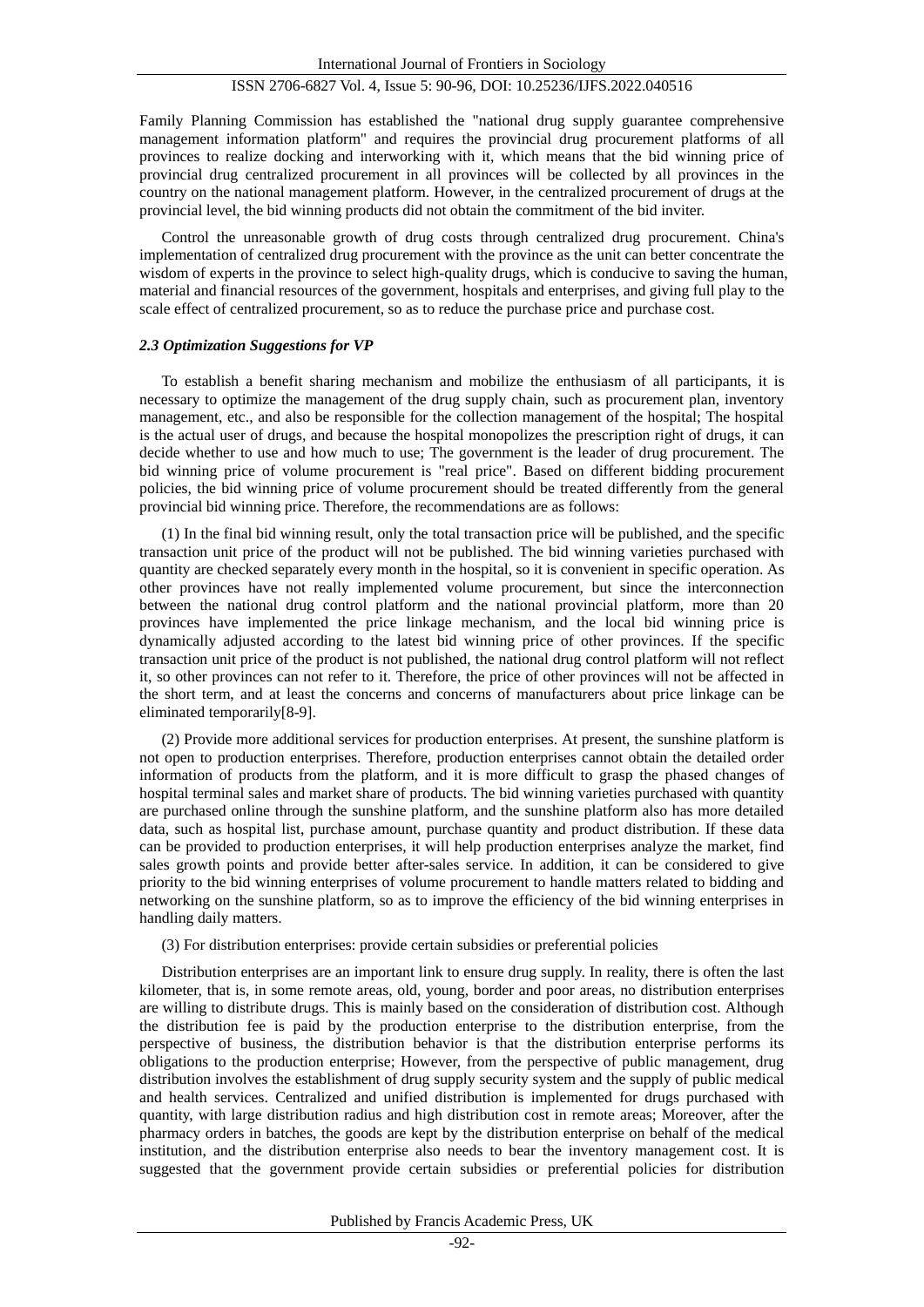enterprises, such as allowing payment collection taking a certain time or undertaking pharmaceutical services in some hospitals, so as to encourage and improve the enthusiasm of distribution enterprises to participate[10-11].

(4) For hospitals: establish a compensation mechanism as soon as possible and give opportunities to participate in the procurement process

Formulate the medical insurance payment standard of drugs as soon as possible, and allow the hospital to obtain the difference between the actual sales price of winning drugs and the medical insurance payment standard, so as to improve the motivation of hospitals to use drugs with lower winning prices. Due to the large price reduction of the bid winning varieties purchased with quantity, according to the current policy, the hospital can only obtain the sales plus part allowed by the policy. When the demand for drugs is relatively stable, the more the hospital uses to purchase the bid winning varieties, the greater the economic loss of the hospital. When the compensation measures are not in place, the hospital may face business difficulties. Therefore, to encourage hospital participation, its economic interests must be taken into account. The advantage of Shanghai's medical insurance department leading volume procurement is that it can coordinate the linkage between medicine and medical insurance, introduce medical insurance payment standards as soon as possible, and use the medical insurance payment incentive mechanism to promote hospitals to actively use the winning varieties of volume procurement.

In the selection link of the catalogue of products purchased with quantity, medical experts can participate in relevant discussions and put forward selection suggestions from the perspective of clinical medication, so that hospitals and doctors can feel that the purpose of purchasing with quantity is to meet the needs of clinical medication and provide them with drugs with high quality and appropriate cost performance. Based on the characteristics of asymmetric information and prescription monopoly in the medical service market, hospitals and doctors have an absolute voice in the use of drugs. Relatively speaking, doctors have a better understanding of the differences, advantages and disadvantages of the efficacy and safety of different brands of drugs. In the process of continuing to gradually promote the pilot of volume procurement, it is particularly important to select which categories as the pilot are easier to obtain the expected policy effect. Clinical medical experts are invited to participate in the selection of pilot varieties, so as to increase varieties[12].

#### **3. Analysis of Drug Price Strategy**

According to the definition of the relationship between demand function and price, let the drug demand function be  $q = R - GQ$ , where  $r > 0$  and  $G > 0$ , indicating that demand is inversely proportional to price Q; K = a-bq, where  $a > 0$ , B < 0; In the optimal price decision of pharmaceutical

enterprises, the optimal price is  $q' = \frac{a - k_n}{b}$ , and the maximum profit is as shown in formula (1)

$$
E\pi^* = \left[ -H \frac{(a-K_n)}{b^2} + \frac{(r+Hc)(a-K_n)}{b} - rC \right] (0.5G + 0.4M + O.3L)
$$
 (1)

The optimal price is *G <sup>r</sup> HC*  $q^* = \frac{r + HC}{2G}$ , and the maximum profit value is as shown in formula (2)

$$
E\pi^* = \left[\frac{(r+GC)^2}{4G} - rC\right] (0.5G + 0.4H + 0.3L)
$$
 (2)

According to the above analysis, only when the unit cost of pharmaceutical enterprises is  $\frac{C < \frac{\Gamma}{H}}{H}$ , can they agree to the price reduction requirements. Otherwise, pharmaceutical enterprises need to consider strategies such as participating in external market competition, enterprise transformation and merger.

When meeting the cost  $C < \frac{r}{H}$ , the quotation of pharmaceutical enterprises shall be combined with the influence coefficient of price on demand and government utility, and the optimal price strategy shall be determined according to the actual level of their own cost.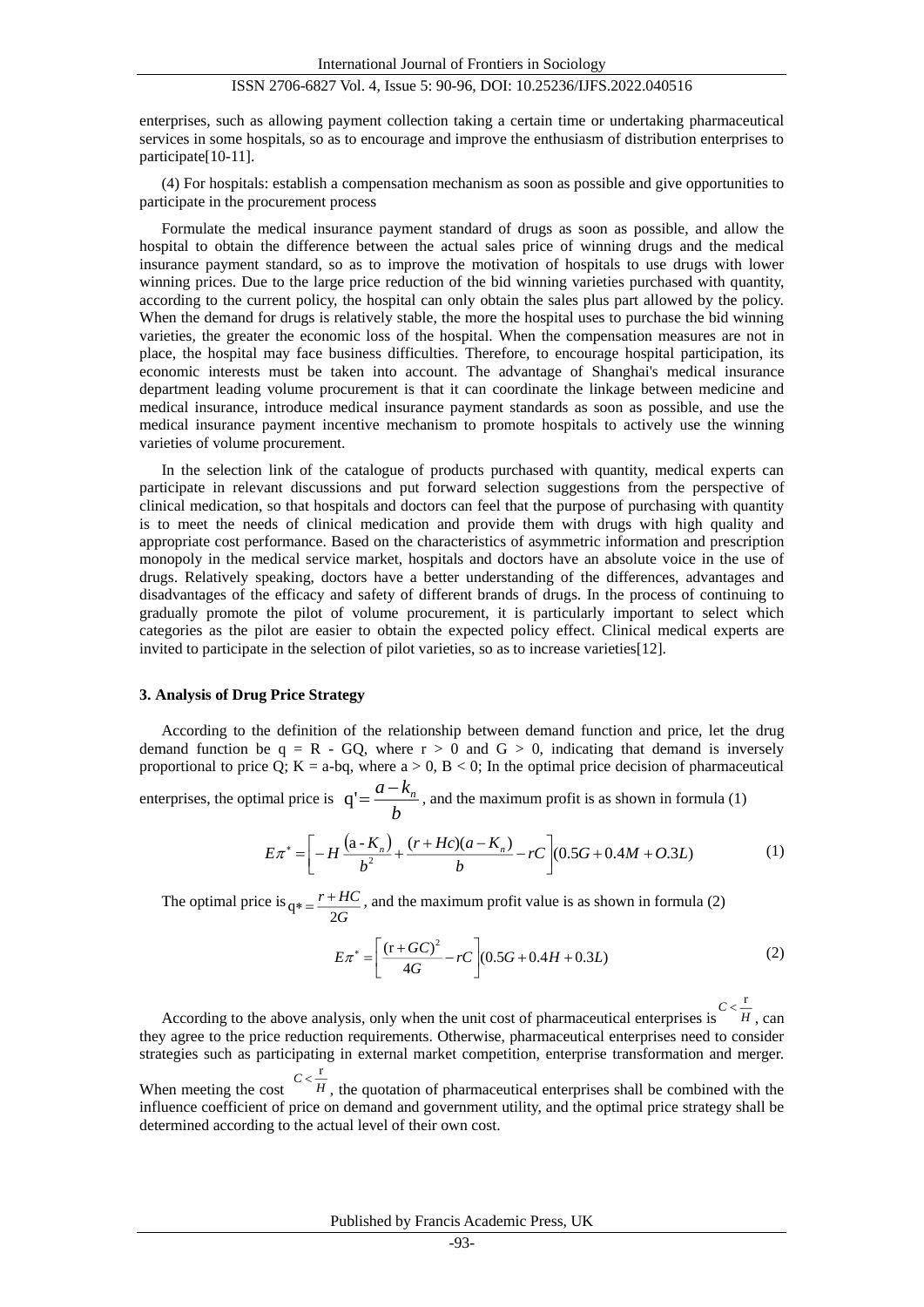#### **4. Experimental Analysis on the Influence of VP on Drug market**

In order to investigate the impact of VP on the drug market, this paper investigates the comparison of bid winning prices and price reduction range before and after the implementation of VP policy in a city. The survey results are shown in Table 1 and figure 1.

|  |  | Table 1: Comparison of bid winning prices before and after the implementation of volume procurement |  |
|--|--|-----------------------------------------------------------------------------------------------------|--|
|  |  |                                                                                                     |  |

| batch  | Common name                        | Bid winning  | Bid winning price    | price cut  |
|--------|------------------------------------|--------------|----------------------|------------|
|        |                                    | price (yuan) | of last round (yuan) | percentage |
| First  | Amoxicillin                        | 1.89         | 5.9                  | $-73%$     |
| batch  | enalapril                          | 2.5          | 10.3                 | $-82%$     |
| Second | Lisinopril Tabelets                | 2.62         | 16.31                | $-84%$     |
| batch  | Dirithromycin enteric coated slice | 17.93        | 51.06                | $-65%$     |
|        | Valaciclovir hydrochloride slice   | 9.9          | 46.99                | $-79%$     |
| Third  | Aniracetam tablets                 | 4.38         | 24.3                 | $-82\%$    |
| batch  | Aripiprazole Tablets               | 67.19        | 67.24                | $-50\%$    |
|        | Clarithromycin tablets             | 2.6          | 4.22                 | $-38%$     |
|        | Simvastatin tablets                | 2.75         | 3.44                 | $-20%$     |
|        | Zopiclone tablets                  | 22.8         | 24                   | $-5\%$     |



*Figure 1: Comparison of bid winning price before and after the implementation of VP policy*

It can be seen from the data in the above chart that the bid price of three batches of volume procurement in the city has an average decrease of 56% compared with the bid price of the previous round, the maximum decrease of a single variety is 93%, and a total of 24 product specifications have decreased by more than 50%, accounting for 67% of the total number of product specifications. Most of the winning drugs are domestic generic drugs with obvious advantages. It is worth noting that the bid winning price of the first and second batch of volume procurement in the city has an average decrease of 78% and 72% compared with the bid winning price in the previous round. At the same time, the median decline rates of the two batches of drugs were 73% and 76% respectively, with little deviation compared with the average decline rate, and the decline rate was relatively stable. The average decline in the third batch of drugs purchased in the city was only 43%, which was significantly narrowed compared with the first two batches. In addition, the highest single product decreased by 93% and the lowest by only 2%. There were great individual differences in drugs.

In order to avoid the dominance of the bid winning products, the city was divided into two areas a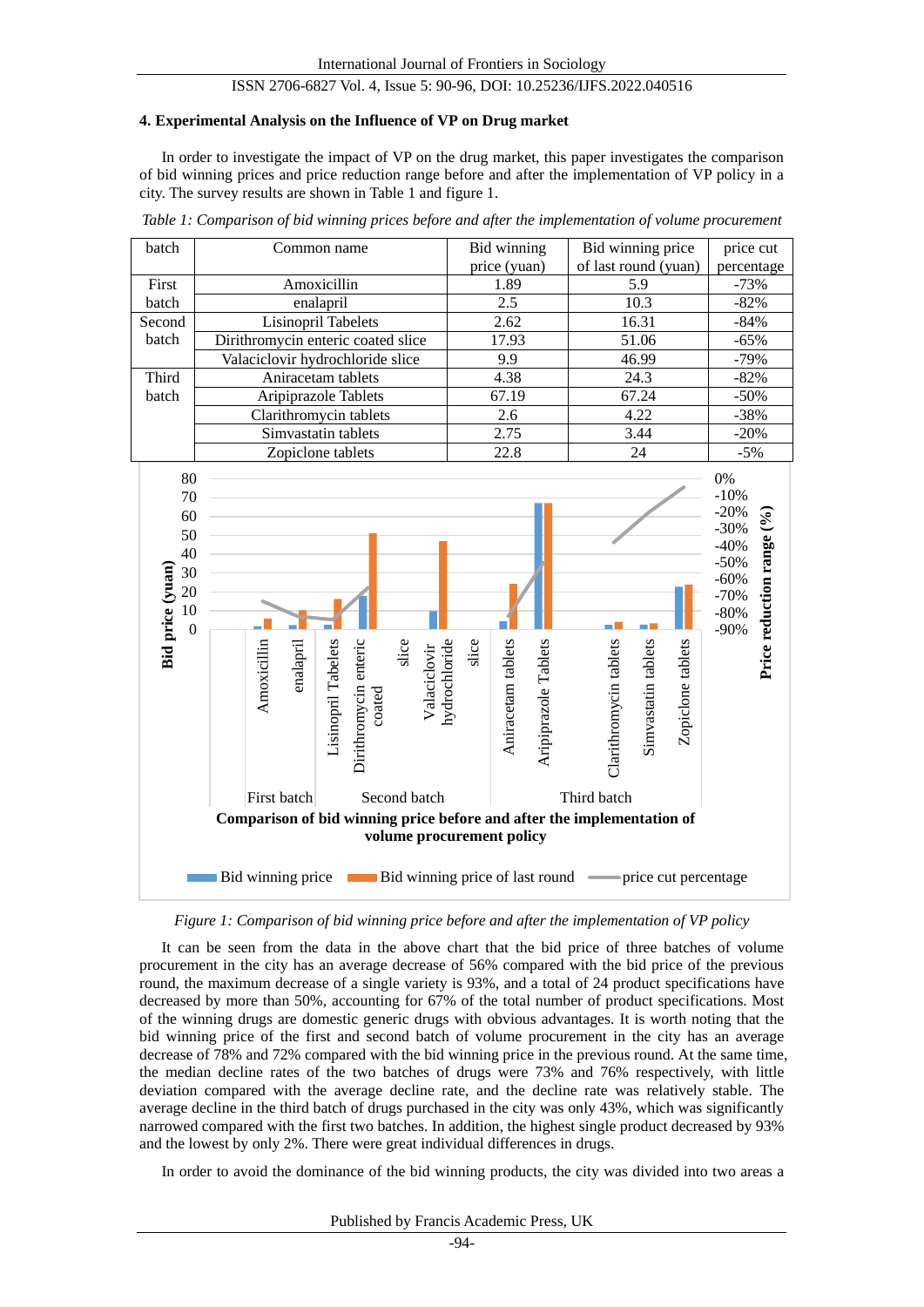and B during bidding. The division statistics of area a and area B of the second batch of belt procurement in the city are shown in Figure 2



*Figure 2: Division of area a and area B for belt procurement*

According to the analysis of the above figure, the two districts of the second batch of volume procurement in the city calculate the quantity of agreed procurement targets respectively, and the bidding drug manufacturers conduct bidding and bidding respectively. The common name, specification, dosage form and packaging of the same bidding drugs are different. Bidding enterprises can bid and bid separately according to the operation conditions of different districts, or they can bid and bid separately for different specifications and packages of the same drug in the same district. The second batch of procurement with volume increases the difference of drug bidding in the design of bidding rules, reduces the possibility of exclusive bid winning, one dominating the market and maliciously crowding out other products.

#### **5. Conclusions**

At this stage, the phenomenon of falsely high and falsely low drug purchase prices coexist, and the deviation of purchase prices from the reasonable price range has become a prominent problem in the field of medical and health care. Drug procurement by volume is an important measure to improve the centralized drug procurement system, explore the linkage between drug procurement volume and price, ensure drug supply in the market and scientifically evaluate drug quality. It is of great significance for the evaluation and Research on the implementation of drug procurement policy. Therefore, this paper discusses the impact of VP on the drug market, puts forward corresponding optimization suggestions, and achieves certain results; However, due to the influence of objective factors, there are still some deficiencies. Due to the limited theoretical knowledge, the combination of theory in this paper is still insufficient; Due to the limitation of time and working conditions, the implementation evaluation of medical insurance drug with quantity procurement is not deep enough. In the future, we will further strengthen theoretical study and carry out comprehensive and in-depth investigation and Research on all links of medical insurance drug volume procurement through theoretical guidance and practice, so as to provide more scientific guidance for medical insurance drug volume procurement.

#### **Acknowledgement**

This study is supported by Jiangsu Postgraduate Research and Practice Innovation Program Project "Research on the Influence of Chinese Government Regulation on the Technological Innovation of Pharmaceutical Industry", Project No. KYCX21\_0690,2021-2022.

Published by Francis Academic Press, UK